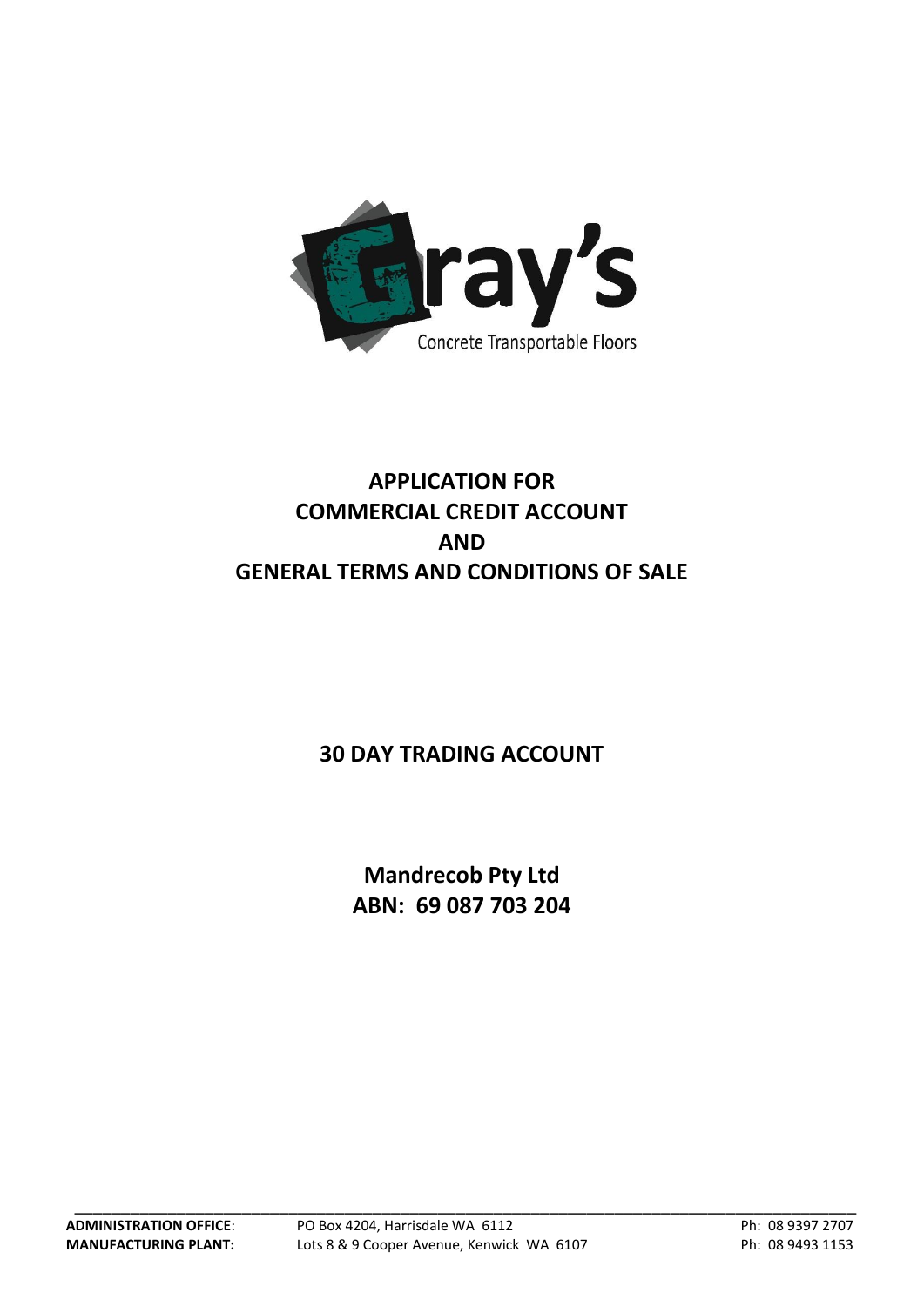### **APPLICATION TO OPEN A 30 DAY COMMERCIAL CREDIT ACCOUNT**

This is an application for a commercial credit account **(Application)** relating to the supply of goods by MANDRECOB PTY LTD Trading as GRAY'S CONCRETE TRANSPORTABLE FLOORS ABN 69 087 703 204 **(Seller)** on the terms and conditions (as may be varied from time to time) that regulate the supply, including (without limitation) the following documents included in this Application:

### **1. Terms and Conditions of Sale**

### **2. Deed of Guarantee and Indemnity (to be completed for Companies & Trusts).**

*Please complete this Application in full and return it to us. We will notify you in due course as to whether this Application has been successful. A submission of this Application does not in any way oblige us to provide or continue providing credit.*

| <b>GENERAL DETAILS</b>                                               |                           |             |             |  |  |
|----------------------------------------------------------------------|---------------------------|-------------|-------------|--|--|
| Legal Name of Buyer:                                                 |                           |             |             |  |  |
| Trading Name of Buyer:                                               |                           |             |             |  |  |
| ABN:                                                                 |                           |             |             |  |  |
| Type of Business Structure (please circle):                          | Company<br>Trust          | Partnership | Sole Trader |  |  |
| If operating through a Company (inc as Trustee for Trust) - ACN:     |                           |             |             |  |  |
| If operating through a Trust - Name & ABN of Trust:                  |                           |             |             |  |  |
| Credit Requested: \$                                                 | (monthly credit required) |             |             |  |  |
| <b>CONTACT DETAILS</b>                                               |                           |             |             |  |  |
| <b>Postal Address:</b>                                               | Suburb:                   |             | Post Code:  |  |  |
| Delivery Address:                                                    | Suburb:                   |             | Post Code:  |  |  |
| Delivery Address 2:                                                  | Suburb:                   |             | Post Code:  |  |  |
| Delivery Address 3:                                                  | Suburb:                   |             | Post Code:  |  |  |
| <b>Accounts Department Contact Details:</b>                          |                           |             |             |  |  |
| Name:                                                                | Telephone:                |             |             |  |  |
| <b>Email Address:</b>                                                |                           |             |             |  |  |
| DIRECTORS, PARTNERS OR PROPRIETORS NAMES (IN FULL) / PRIVATE ADDRESS |                           |             |             |  |  |
| Name:                                                                | Position:                 |             |             |  |  |
| <b>Residential Address:</b>                                          |                           |             |             |  |  |
| Name:                                                                | Position:                 |             |             |  |  |
| <b>Residential Address:</b>                                          |                           |             |             |  |  |
| Name:                                                                | Position:                 |             |             |  |  |
| <b>Residential Address:</b>                                          |                           |             |             |  |  |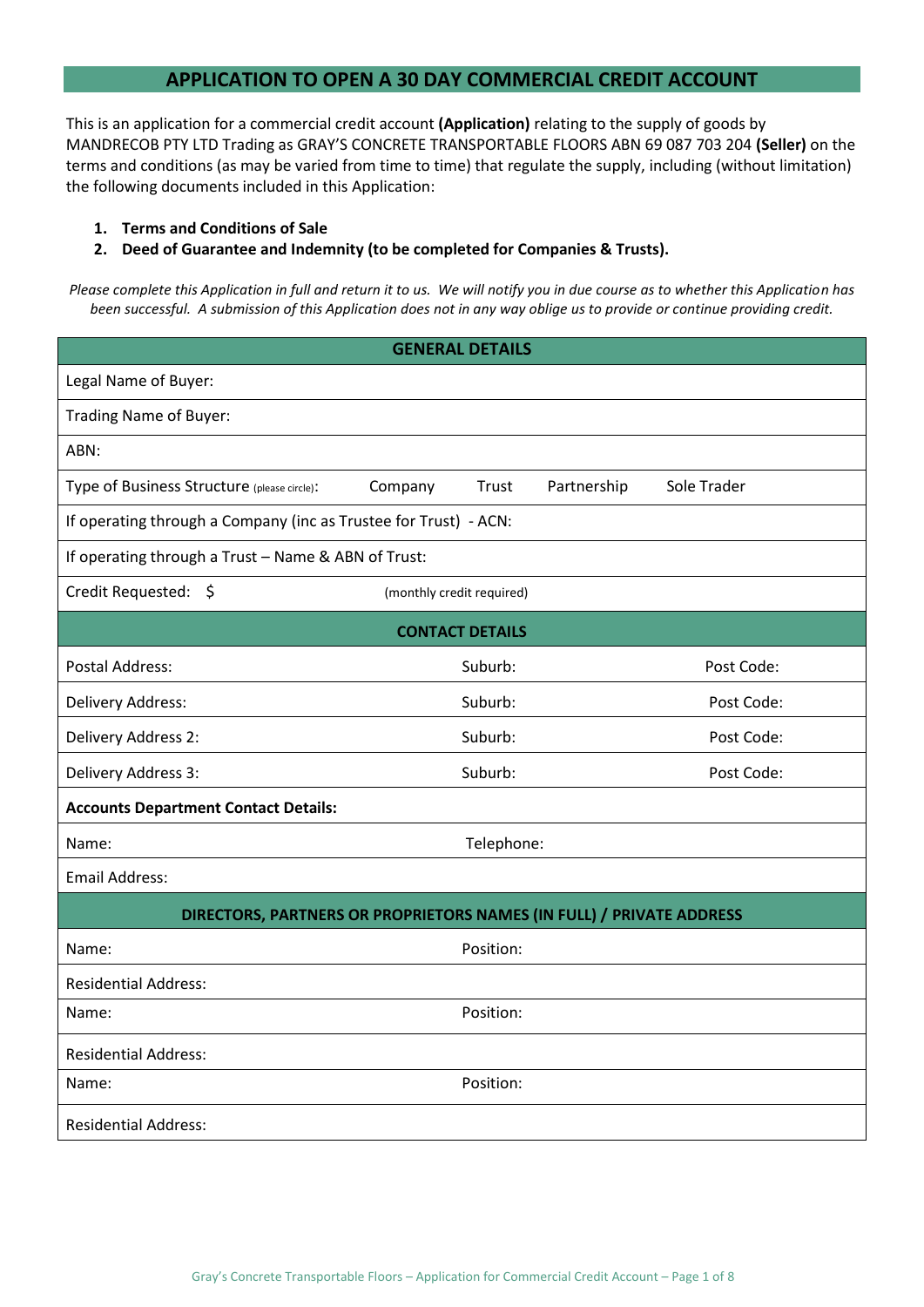| <b>TRADE REFERENCES</b> (For New Clients Only - minimum of 3 required substantiating credit requested) |            |  |  |
|--------------------------------------------------------------------------------------------------------|------------|--|--|
| Name:                                                                                                  | Telephone: |  |  |
| Address:                                                                                               |            |  |  |
| Name:                                                                                                  | Telephone: |  |  |
| Address:                                                                                               |            |  |  |
| Name:                                                                                                  | Telephone: |  |  |
| Address:                                                                                               |            |  |  |
| Name:                                                                                                  | Telephone: |  |  |
| Address:                                                                                               |            |  |  |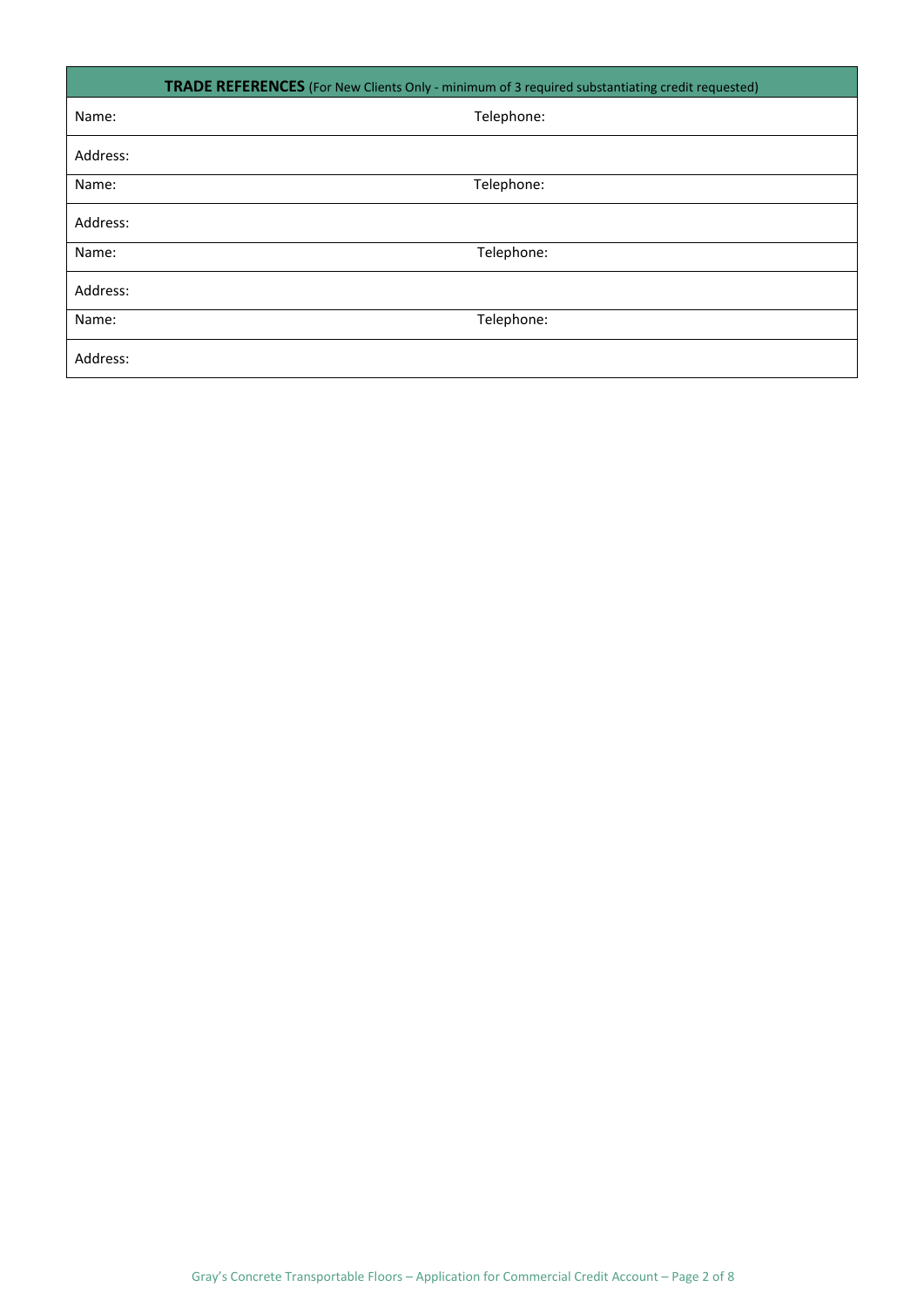### **TERMS AND CONDITIONS OF SALE**

- 1. If the BUYER places an order with the SELLER and it is accepted by the SELLER (the "Agreement"), the BUYER agrees that it will be bound by these terms and conditions and any attached schedule to this agreement and further includes any written variation to this agreement, unless otherwise agreed in writing by the SELLER. The SELLER is not bound by any terms and conditions contained in any document issued by the BUYER.
- 2. Once an order has been accepted by the SELLER and work on the project has commenced, it cannot be cancelled or amended by the BUYER. The SELLER will not be held liable for any errors or omissions in the Specifications and/or Plans provided by the BUYER.
- 3. The supply of goods is subject to availability. The SELLER reserves the right to suspend or discontinue the supply of goods to the BUYER. If the SELLER is unable to supply all of the BUYER'S order, these Terms and Conditions continue to apply to any part of the order supplied.
- 4. Any materials or plans to be supplied by the BUYER must be delivered to the SELLER at least 7 days prior to the expected commencement date of the order. The SELLER will not be liable for any delays in production due to the absence of BUYER supplied materials.
- 5. Where a written quotation has been given by the SELLER, the selling price is the prices specified in the quotation. The written quotation will be fixed for sixty (60) days. In any other case, the SELLER'S selling price is the price specified on the invoice. Unless otherwise stated, the selling price does not include GST. Except for the sixty day period offered by a written quotation, the SELLER may at any time change its price list and the BUYER agrees to be bound by those changes. The SELLER may charge a reasonable delivery fee for all orders delivered to the BUYER. The BUYER must accept any errors or omissions in invoicing and, where applicable, must accept the amended pricing and pay the difference within the approved terms of trade.
- 6. A delivery date supplied by the BUYER is an estimate only and the SELLER is not liable for any delay in delivery. The BUYER must accept delivery and pay for the goods delivered, including transport costs, even if they are delivered after any specified delivery date.
- 7. The BUYER must inspect the goods immediately following delivery. Any claim that the goods are not in accordance with the order placed or these terms and conditions (including if they are defective, damaged during delivery, or short delivered) must be made at the time of delivery and noted on the delivery docket. If the BUYER fails to make a claim then, to the extent permitted by law, the goods are deemed to have been accepted by the BUYER and the BUYER must pay for the goods in accordance with these terms and conditions.
- 8. Unless the BUYER has fully completed the SELLER'S Credit Application and this has been approved by the SELLER, all orders must be paid in full prior to delivery or dispatch from our premises.
- 9. If the BUYER has an approved credit account with the SELLER, the BUYER must pay for goods or services ordered by the BUYER within 30 days from the end of the month of invoicing or earlier if the approved credit limit is exceeded.
- 10. By purchasing goods on credit from the SELLER, the BUYER acknowledges that pursuant to the PPSA, the SELLER'S interest will be registered onto the PPSR with regards to all current and future supply of goods and services.
	- 10.1 PPSA means the Personal Properties Securities Act 2009 (Cth); and PPSR means the Personal Property Securities Register.
	- 10.2 By contracting with the SELLER to purchase goods on credit, the BUYER acknowledges that under the PPSA these terms and conditions will create a security interest in Goods supplied by the SELLER to the BUYER now and in the future, and that the SELLER will register any interest it has pursuant to the Agreement which is capable of registration on the PPSR.
	- 10.3 If the SELLER does not have at the commencement of this Agreement a PPSA registration insuring a perfected first priority security interest in the Goods, the Term (including any extension of the Term or the aggregate of any consecutive terms during which the BUYER has substantially uninterrupted possession) may not, despite anything else in this document or in any higher schedule be longer than one year.
	- 10.4 If this Agreement creates a security interest the BUYER agrees that:
		- a. It will do all things necessary including providing all information the SELLER requires to register a Financing Statement or Financing Change Statement on the PPSR in relation to the security interest;
		- b. It will not change its name, ABN or other details required on the PPSR, without first notifying the SELLER;
		- c. It waives its right to receive a verification statement in respect of Financial Statement or Financing Change Statement;
		- d. It will pay the SELLERS costs of any discharge or necessary amendment of any Financing Statement or Financing Change Statement; and
		- e. It will not register a Financing Statement or Financing Change Statement in respect of a security interest contemplated or constituted by this Agreement without the SELLERS prior written consent.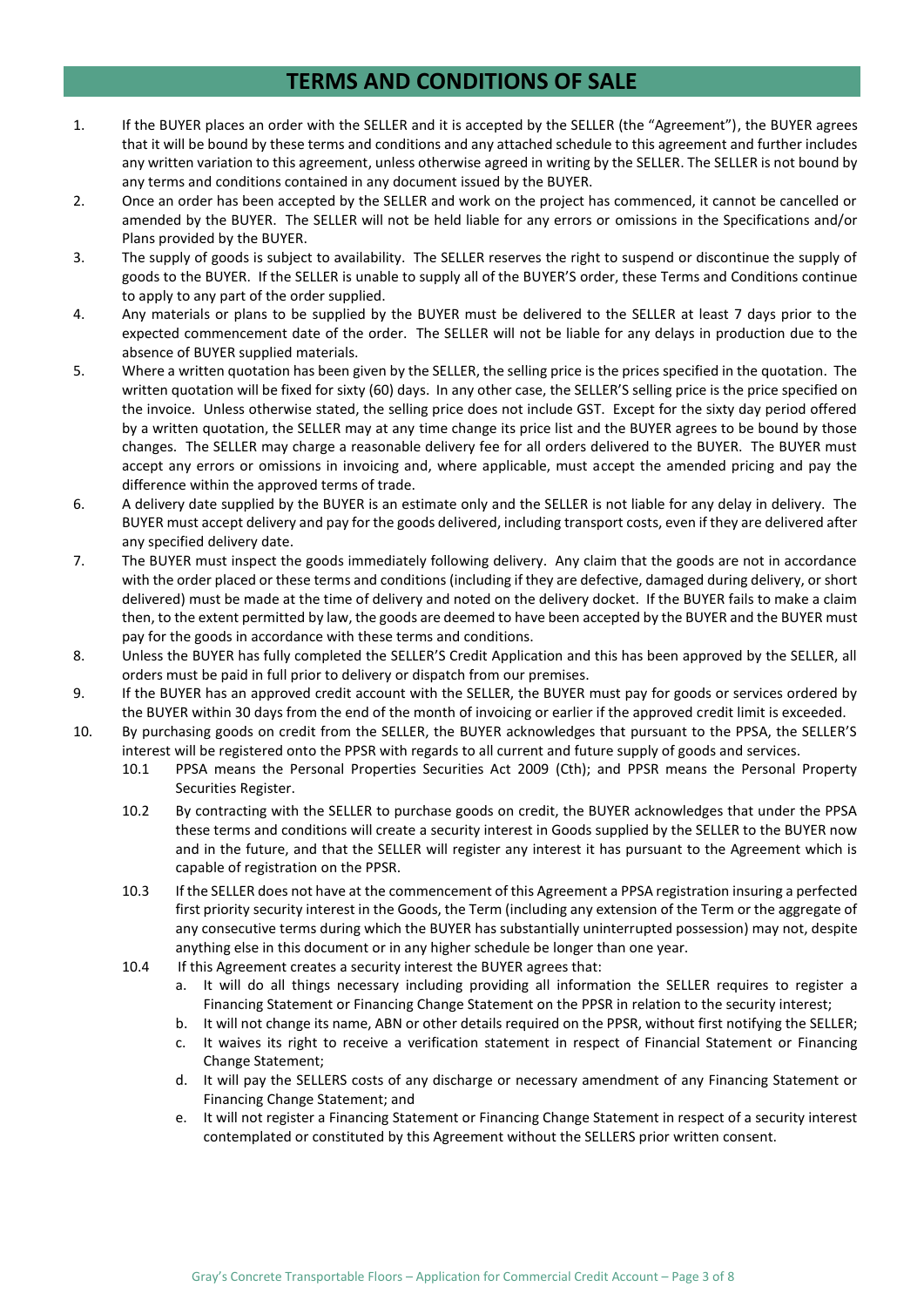- 10.5 If Chapter 4 of the PPSA applies to the enforcement of a security interest, the following provisions of the PPSA will not apply to the enforcement of that security interest:
	- a. section 95 (notice of the removal of accession), to the extent that it requires the company to give the BUYER a notice;
	- b. section 96 (when a person with an interest in the whole may retain accession);
	- c. section 121(4) (enforcement of liquid assets notice to grantor);
	- d. section 125 (obligation to dispose of or retain collateral);
	- e. section 129(2) and (3)
	- f. section 130 (notice of disposal), to the extent that it requires the company to give the BUYER a notice;
	- g. section 132(3)(d) (contents of statement of account after disposal)
	- h. section 132(4) (statement of account if no disposal);
	- i. section 135 (notice of retention);
	- j. section 142 (redemption of collateral) &
	- k. section 143 (reinstatement of security agreement).

10.6 Where a person is a controller in relation to the Goods, the parties agree that Part 4.3 of the PPSA will not apply to the enforcement of any security interest in the goods by the controller.

10.7 Sections 123 (seizing collateral), section 126 (apparent possession), section 128 (secured party may dispose of collateral), section 129 (disposal by purchase) and section 134(1) (retention of collateral) confer rights on the SELLER. The BUYER agrees that in addition to those rights the SELLER shall if there is a default by the BUYER have the right to seize, purchase, take possession or apparent possession, retain, deal with or dispose of any Goods, not only under those sections but also, as an additional and independent right under this Agreement and the BUYER agrees that the SELLER may do so in any manner it sees fit including (in respect of dealing and disposal) by private or public sale, lease or license.

- 11. If the BUYER does not make full payment by the due date, exceeds its credit limit at any time, commits any other material breach of these terms and conditions or an insolvency event in respect of the BUYER arises or is reasonably suspected by the SELLER, the SELLER may (without limiting any other rights or claim it may have against the BUYER) do any or all of the following:
	- a. charge the BUYER interest calculated on a daily basis on any portion of the BUYER'S account that is overdue at the Commonwealth Banking Group's overdraft index rate plus 5% calculated from the date the payment was due until the date payment is made (both dates inclusive);
	- b. vary or withdraw any approved credit limit and /or terms of trade;
	- c. cancel or suspend any unfilled orders;
	- d. terminate any contracts between the SELLER and the BUYER and demand immediate payment of any moneys due and outstanding under those contracts;
	- e. cancel any rebate, discount or allowance due or payable by the SELLER as at the date of the event;
	- f. enter (at any time) any premises in which the SELLER'S goods are stored, to enable the SELLER to inspect the goods and to reclaim possession of the goods without liability for the tort of trespass, negligence, or payment of any compensation to the BUYER whatsoever;
	- g. institute any recovery process as the SELLER in its discretion decides at the BUYER'S cost and expense.
- 12. If any part of an invoice is in dispute, the balance will remain payable and must be paid when due. The BUYER has no right to set-off any claim against the SELLER from moneys owing to the SELLER.
- 13. Goods supplied by the SELLER to the BUYER are at the BUYER'S risk immediately on the earlier of delivery to the BUYER or into the BUYER'S custody, including its carrier or forwarder.
- 14. Property in the goods supplied by the SELLER to the BUYER does not pass to the BUYER until those goods have been paid for in full. In the meantime, the BUYER takes custody of the goods and retains them only as fiduciary agent and bailee of the SELLER. Until goods have been paid for in full:
	- a. to the extent possible, the BUYER must maintain records relating to the goods, secure the goods from risk, damage and theft and ensure that the goods are kept in good and serviceable condition;
	- b. the BUYER may sell the goods, in the ordinary course of its business, but only as fiduciary agent of the SELLER. The BUYER must not represent to any third party that the BUYER is acting in any capacity for or on behalf of the SELLER and the BUYER has no authority to bind the SELLER to any contract or otherwise assume any liability for or on behalf of the SELLER. The BUYER receives all proceeds (including any proceeds from insurance claims) in trust for the SELLER and must keep the proceeds in a separate bank account until all liability to the SELLER is discharged;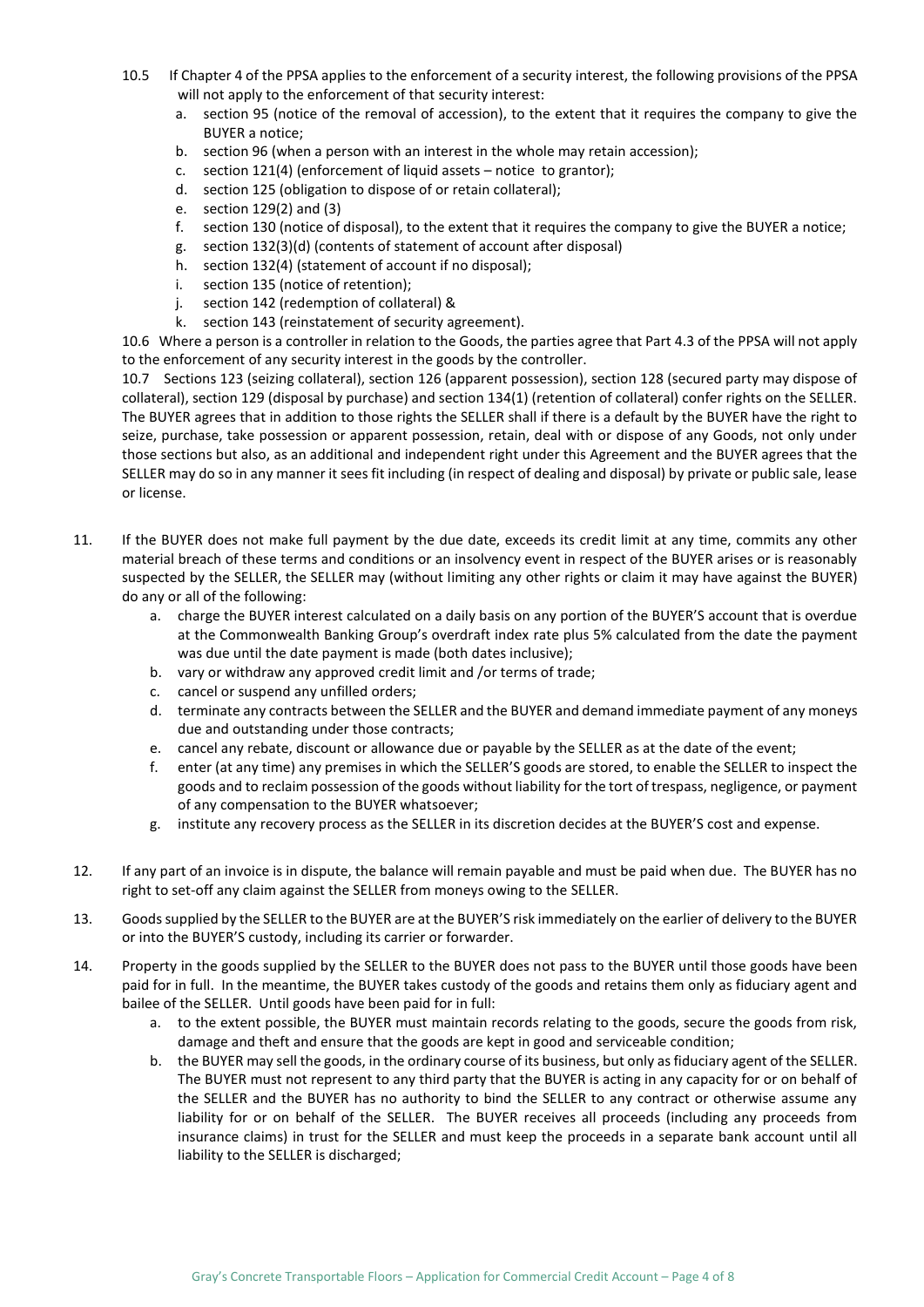- c. if the BUYER uses the goods in some manufacturing or construction process of its own or a third party, the BUYER must hold in trust for the SELLER that part of the proceeds of the manufacturing or construction process equal to the amount owing by the BUYER to the SELLER at the time of receipt of the proceeds.
- 15. To the extent permitted by law, these terms and conditions exclude all other conditions, warranties, liabilities or representations in relation to the goods. Where legislation implies in these terms and conditions any condition or warranty that cannot be excluded or modified, the liability of the SELLER for a breach of any such condition or warranty is limited at the SELLER'S option to any one or more of the following:
	- a. In the case of goods:
		- i.replacement of the goods or the supply of equivalent goods;
		- ii.payment of the cost of replacing the goods, by credit to the BUYER'S account, in cash or by cheque at the SELLER'S discretion; or
		- iii.repayment of any part of the purchase price of the goods which has been paid by the BUYER, by credit to the BUYER'S account, in cash or cheque at the SELLER'S discretion.
	- b. In the case of advice, recommendations, information or services by supplying the advice recommendations, information or services again.
- 16. The SELLER is not liable for any loss or damage of any kind whatsoever and howsoever arising, including (without limitation) any indirect or consequential loss (including without limitation loss of profit, loss of revenue, loss of contract, loss of goodwill or increased cost of workings), arising out of or in connection with the supply of goods or services, even if due to the negligence of the SELLER or any of its employees or agents.
- 17. If any provision of these terms and conditions is unenforceable, illegal or void, that provision is severed and the other provisions of these terms and conditions remain in force.
- 18. The SELLER may amend or vary these terms and conditions by notifying the BUYER in writing of the amendment or variation.
- 19. The laws of Australia apply to these terms and conditions and any account opened in the name of the BUYER. The parties irrevocably submit to the jurisdiction of the appropriate court convenient to the SELLER in respect of any claims, proceedings and matters arising out of or in respect of these terms and conditions.
- 20. The exemptions, limitations, terms and conditions in these terms and conditions shall apply whether or not any loss or damage is caused by negligence or actions constituting fundamental breach of contract.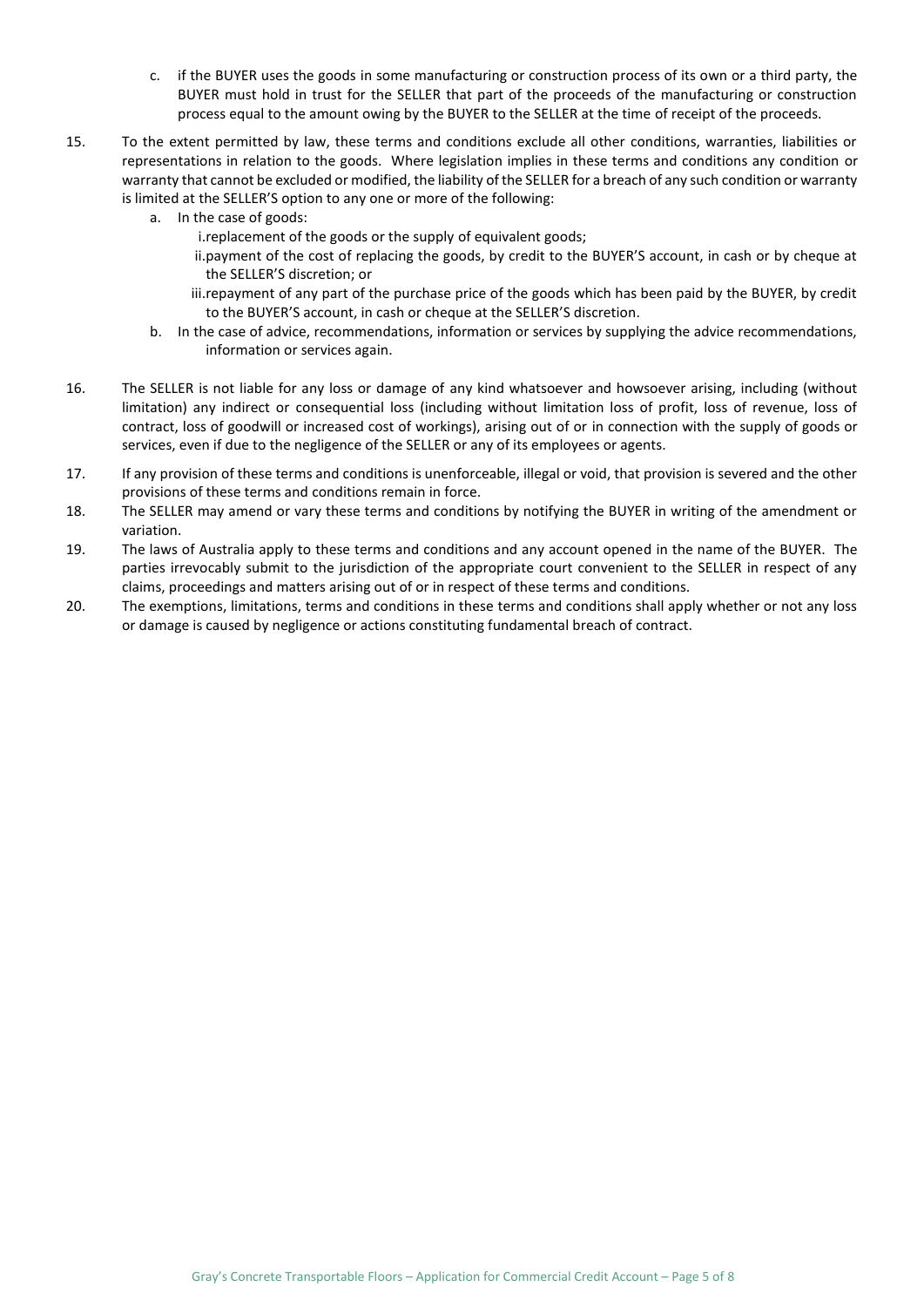### **PRIVACY NOTICE, CONSENT AND WARRANTY**

By signing where indicated below, you;

- 1) Consent to us collecting any personal information for the purpose of assessing this Application and acknowledge that you may access any information we hold about you on request;
- 2) Acknowledge that if you do not disclose all the information requested in this Application, we may not be in a position to provide you with credit;
- 3) Acknowledge that, in order to assess your creditworthiness, we may seek from any other credit providers or the trade references names in this Application, information about you or your related entities from a credit reporting agency;
- 4) Acknowledge that we may disclose your personal information or that of any directors, officers or related entities to our legal and other professional advisors and collection agencies in order to recover any monies due and payable by you;
- 5) Acknowledge that any notice from us to you will be deemed to have been given if delivered or posted by prepaid post to any of the addresses you have nominated in this Application;
- 6) Warrant that all information provided by you in connection with this Application is true and correct and not misleading or deceptive;
- 7) Acknowledge that from time to time our Terms and Conditions of Sale may be updated and published on our website. By placing an order subsequent to any published update of our Terms & Conditions,you agree to be bound by these changes.
- **8) Acknowledge that you have received, read and understood our Terms and Conditions of Sale and agree to be bound by them;**
- **9) Warrant that you are duly authorised to sign this Application on behalf of the Buyer.**

| The BUYER OR AUTHORISED REPRESENTATIVE must complete (as applicable) and sign where indicated. If the Buyer<br>is a company or trust, the Guarantee and Indemnity must also be completed and signed by the directors or trustee<br>directors of the company or trust. |           |  |  |  |
|-----------------------------------------------------------------------------------------------------------------------------------------------------------------------------------------------------------------------------------------------------------------------|-----------|--|--|--|
| <b>Applicant 1</b>                                                                                                                                                                                                                                                    |           |  |  |  |
| Full Name:                                                                                                                                                                                                                                                            | Position: |  |  |  |
| <b>Street Address:</b>                                                                                                                                                                                                                                                |           |  |  |  |
| Signature:                                                                                                                                                                                                                                                            | Date:     |  |  |  |
| <b>Applicant 2</b>                                                                                                                                                                                                                                                    |           |  |  |  |
| <b>Full Name:</b>                                                                                                                                                                                                                                                     | Position: |  |  |  |
| <b>Street Address:</b>                                                                                                                                                                                                                                                |           |  |  |  |
| Signature:                                                                                                                                                                                                                                                            | Dated:    |  |  |  |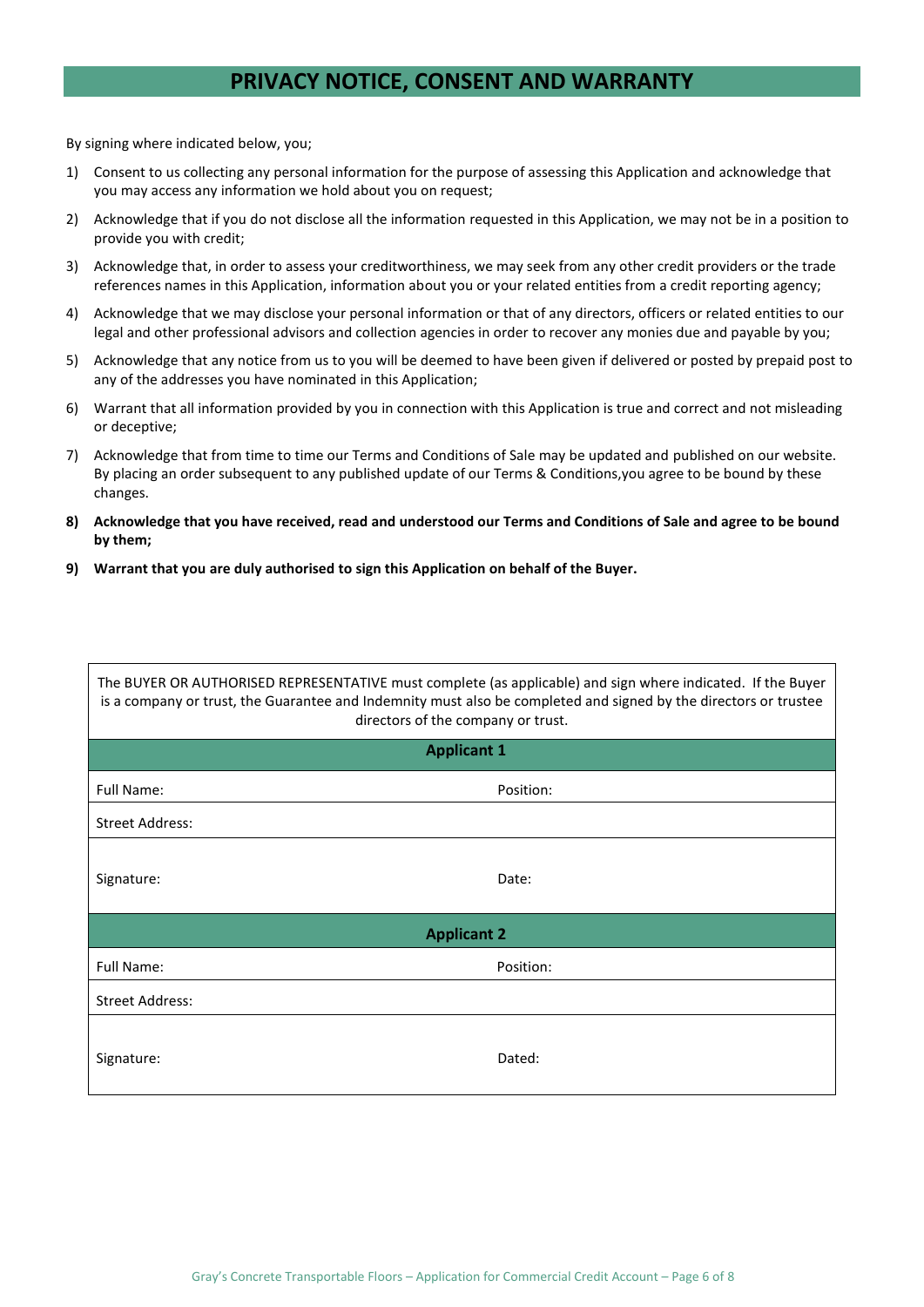## **DEED OF GUARANTEE AND INDEMNITY**

#### **THIS DEED OF GUARANTEE AND INDEMNITY BETWEEN**

Mandrecob Pty Ltd trading as Gray's Concrete Transportable Floors ABN 69 087 703 204 ("**we**" / "**us**"); AND

### **Guarantor ("you") whose details are specified in the execution clause of this deed.**

At your request, we have extended or may extend or continue to extend credit to the Buyer whose details are noted in page 1 of this Application for Commercial Credit (together with its successors the Debtor) on condition that you enter into and execute a Guarantee and Indemnity on the following terms.

#### **IT IS AGREED:**

- 1) This Guarantee and Indemnity is entered into in consideration of us providing or continuing to provide credit in connection with the provision of goods and/or services to the Debtor.
- 2) You unconditionally and irrevocably guarantee the payment of all amounts payable by the Debtor to us for any reason or circumstance in connection with any agreement between the Debtor and us. If the Debtor fails to pay any amount payable to us on time and in accordance with any arrangement under which it is expressed to be owing, then you agree to pay the amount outstanding on demand by us.
- 3) This Guarantee and Indemnity is continuing and is irrevocable until discharge under the terms of this Guarantee and Indemnity and the credit facility covered by the Debtor's application ceases.
- 4) Your obligations are principal obligations and not ancillary or collateral to any other obligation.
- 5) We are not required to proceed against the Debtor, or exhaust any remedies we may have against the Debtor, or enforce any security we may hold with respect to the Debtor's obligations but are entitled to demand and receive payment from you when any payment is due under this Guarantee and Indemnity.
- 6) You will remain liable under this Guarantee and Indemnity even if:
	- i. we give the Debtor extra time to pay;
	- ii. we are slow in taking action to enforce this Guarantee and Indemnity;
	- iii. we change any agreement without your consent;
	- iv. another person grants any security over any agreement;
	- v. a person who was to sign this Guarantee and Indemnity does not do so; or
	- vi. anything else happens which would otherwise have the effect of releasing you from the guarantee or indemnity contained in this Guarantee and Indemnity.
- 7) Until the whole of the Debtor's obligations have been paid or satisfied, you must not (except with our written consent):
	- I. reduce your liability under this Guarantee and Indemnity by claiming that you or the Debtor or any other person has a right of set-off or counterclaim against us;
	- II. claim an amount in the insolvency of the Debtor or another guarantor a party to this Guarantee and Indemnity.
- 8) You acknowledge that you are responsible for making yourself aware of the financial position of the Debtor and any other person who guarantees the payment of money under this Guarantee and Indemnity.
- 9) You declare that you are not signing this Guarantee and Indemnity as a result of a representation, statement or promise made by the Seller or anyone on its behalf other than as set out in this Guarantee and Indemnity. You acknowledge that prior to signing this Guarantee and Indemnity, you were advised by the Seller to obtain independent legal and financial advice and represent that you fully understand the nature and extent of your obligations under this Guarantee and Indemnity.
- 10) You are liable for all the obligations under this Guarantee and Indemnity both separately on your own and jointly with any one or more other persons named in this Guarantee and Indemnity.
- 11) The laws of Australia apply to this Guarantee and Indemnity. The parties irrevocably submit to the jurisdiction of the appropriate court convenient to us in respect of any claims, proceedings and matters arising out of or in respect of these terms and conditions.